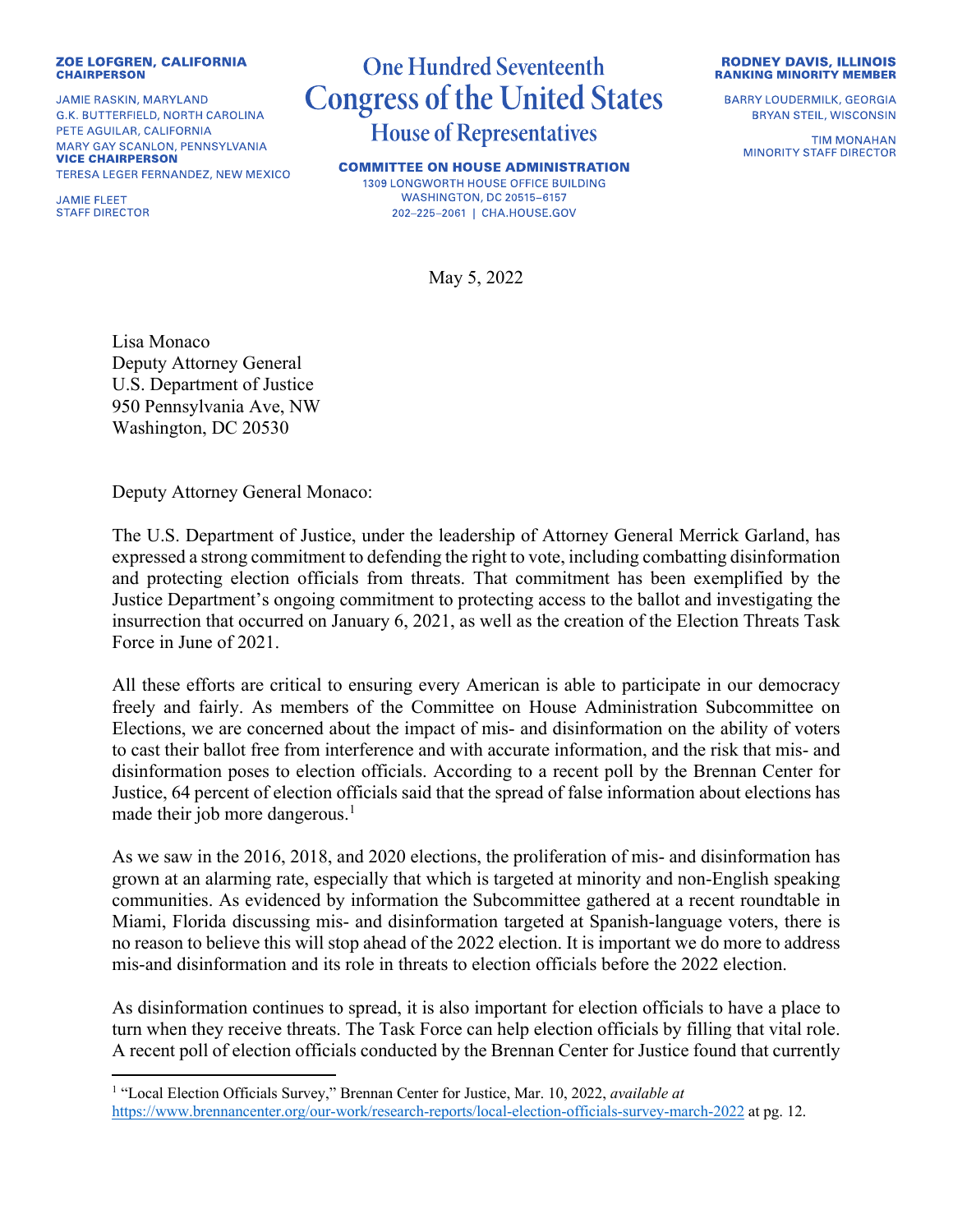only 54 percent of election officials who are threatened because of their jobs reported that threat to law enforcement. Within that group, only 22 percent of election officials reported the threat to federal law enforcement.2

We write to learn more about the work the Justice Department, and the Task Force, is doing to combat the growing threat disinformation poses both to our democracy and to the security of election officials. Specifically, we would like the Department to answer the enclosed questions.

Thank you in advance for your assistance with this matter. We respectfully request your responses by May 20, 2022. If you have any questions regarding this request, please contact Committee staff at (202) 225-2061.

Sincerely,

G. K. Butterfield Pete Aguilar Teresa Leger Fernández Chair Member Member Subcommittee on Elections Subcommittee on Elections Subcommittee on Elections

cc: The Honorable Zoe Lofgren, Chairperson Committee on House Administration

> The Honorable Darren Soto Member of Congress, Florida's 9<sup>th</sup> Congressional District

The Honorable Nanette Barragán Member of Congress, California's 44th Congressional District

<sup>2</sup> *Id.* at pg. 7.